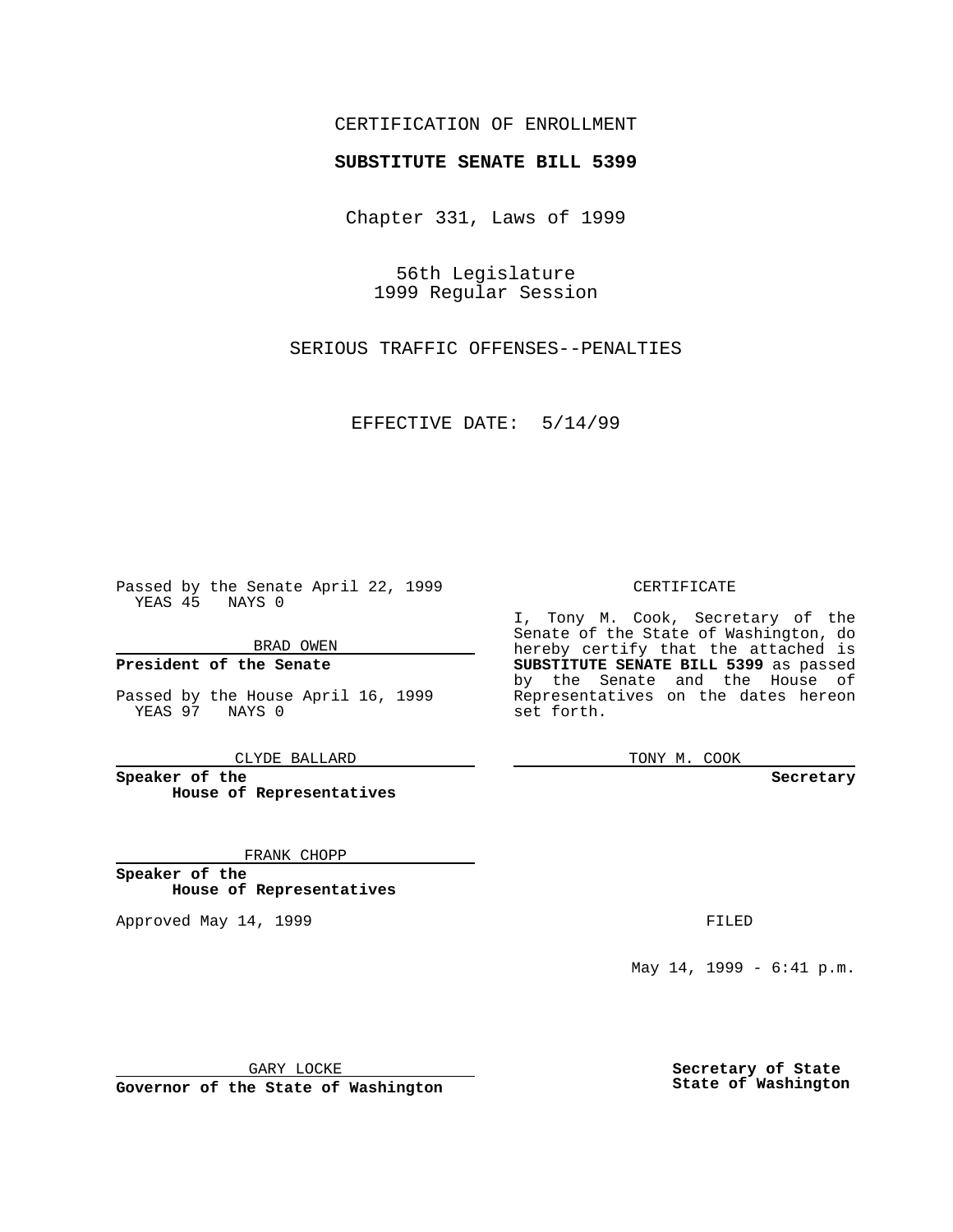## **SUBSTITUTE SENATE BILL 5399** \_\_\_\_\_\_\_\_\_\_\_\_\_\_\_\_\_\_\_\_\_\_\_\_\_\_\_\_\_\_\_\_\_\_\_\_\_\_\_\_\_\_\_\_\_\_\_

\_\_\_\_\_\_\_\_\_\_\_\_\_\_\_\_\_\_\_\_\_\_\_\_\_\_\_\_\_\_\_\_\_\_\_\_\_\_\_\_\_\_\_\_\_\_\_

AS AMENDED BY THE HOUSE

Passed Legislature - 1999 Regular Session

### **State of Washington 56th Legislature 1999 Regular Session**

**By** Senate Committee on Judiciary (originally sponsored by Senators Rossi, Kline, Costa and McCaslin)

Read first time 03/03/99.

 AN ACT Relating to traffic offenses; amending RCW 9.94A.360, 46.20.720, and 10.05.140; reenacting and amending RCW 46.20.308; prescribing penalties; and declaring an emergency.

BE IT ENACTED BY THE LEGISLATURE OF THE STATE OF WASHINGTON:

 **Sec. 1.** RCW 9.94A.360 and 1998 c 211 s 4 are each amended to read as follows:

 The offender score is measured on the horizontal axis of the sentencing grid. The offender score rules are as follows:

 The offender score is the sum of points accrued under this section rounded down to the nearest whole number.

 (1) A prior conviction is a conviction which exists before the date of sentencing for the offense for which the offender score is being computed. Convictions entered or sentenced on the same date as the conviction for which the offender score is being computed shall be deemed "other current offenses" within the meaning of RCW 9.94A.400.

 (2) Class A and sex prior felony convictions shall always be included in the offender score. Class B prior felony convictions other than sex offenses shall not be included in the offender score, if since the last date of release from confinement (including full-time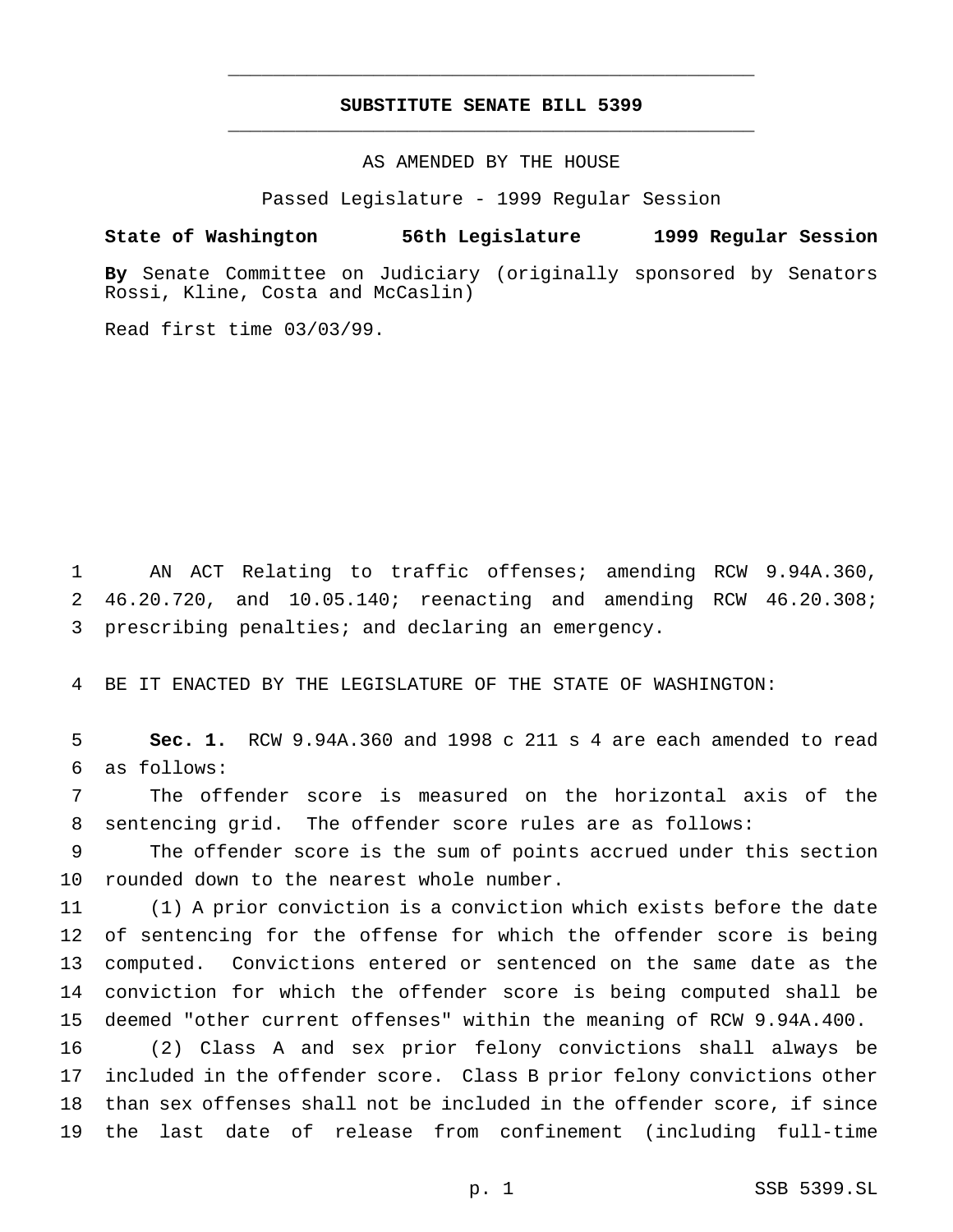residential treatment) pursuant to a felony conviction, if any, or entry of judgment and sentence, the offender had spent ten consecutive years in the community without committing any crime that subsequently results in a conviction. Class C prior felony convictions other than sex offenses shall not be included in the offender score if, since the last date of release from confinement (including full-time residential treatment) pursuant to a felony conviction, if any, or entry of judgment and sentence, the offender had spent five consecutive years in the community without committing any crime that subsequently results in a conviction. Serious traffic convictions shall not be included in the offender score if, since the last date of release from confinement (including full-time residential treatment) pursuant to a felony conviction, if any, or entry of judgment and sentence, the offender spent five years in the community without committing any crime that subsequently results in a conviction. This subsection applies to both adult and juvenile prior convictions.

 (3) Out-of-state convictions for offenses shall be classified according to the comparable offense definitions and sentences provided by Washington law. Federal convictions for offenses shall be classified according to the comparable offense definitions and sentences provided by Washington law. If there is no clearly comparable offense under Washington law or the offense is one that is usually considered subject to exclusive federal jurisdiction, the offense shall be scored as a class C felony equivalent if it was a felony under the relevant federal statute.

 (4) Score prior convictions for felony anticipatory offenses (attempts, criminal solicitations, and criminal conspiracies) the same as if they were convictions for completed offenses.

 (5)(a) In the case of multiple prior convictions, for the purpose of computing the offender score, count all convictions separately, except:

 (i) Prior offenses which were found, under RCW 9.94A.400(1)(a), to encompass the same criminal conduct, shall be counted as one offense, the offense that yields the highest offender score. The current sentencing court shall determine with respect to other prior adult offenses for which sentences were served concurrently or prior juvenile offenses for which sentences were served consecutively, whether those offenses shall be counted as one offense or as separate offenses using the "same criminal conduct" analysis found in RCW 9.94A.400(1)(a), and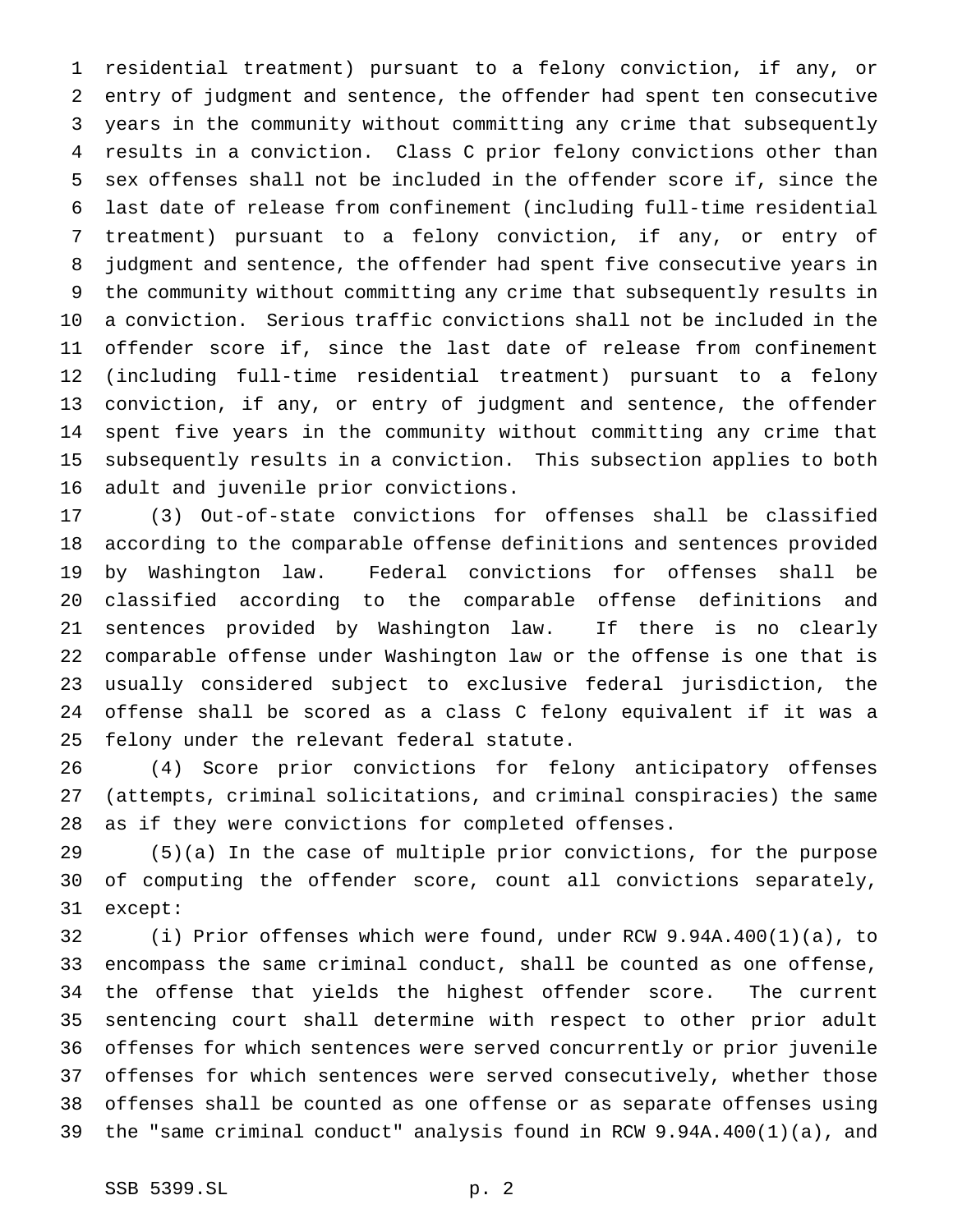if the court finds that they shall be counted as one offense, then the offense that yields the highest offender score shall be used. The current sentencing court may presume that such other prior offenses were not the same criminal conduct from sentences imposed on separate dates, or in separate counties or jurisdictions, or in separate complaints, indictments, or informations;

 (ii) In the case of multiple prior convictions for offenses committed before July 1, 1986, for the purpose of computing the offender score, count all adult convictions served concurrently as one offense, and count all juvenile convictions entered on the same date as one offense. Use the conviction for the offense that yields the highest offender score.

 (b) As used in this subsection (5), "served concurrently" means that: (i) The latter sentence was imposed with specific reference to the former; (ii) the concurrent relationship of the sentences was judicially imposed; and (iii) the concurrent timing of the sentences was not the result of a probation or parole revocation on the former offense.

 (6) If the present conviction is one of the anticipatory offenses of criminal attempt, solicitation, or conspiracy, count each prior conviction as if the present conviction were for a completed offense. (7) If the present conviction is for a nonviolent offense and not covered by subsection (11) or (12) of this section, count one point for each adult prior felony conviction and one point for each juvenile prior violent felony conviction and 1/2 point for each juvenile prior nonviolent felony conviction.

 (8) If the present conviction is for a violent offense and not covered in subsection (9), (10), (11), or (12) of this section, count two points for each prior adult and juvenile violent felony conviction, one point for each prior adult nonviolent felony conviction, and 1/2 point for each prior juvenile nonviolent felony conviction.

 (9) If the present conviction is for Murder 1 or 2, Assault 1, Assault of a Child 1, Kidnapping 1, Homicide by Abuse, or Rape 1, count three points for prior adult and juvenile convictions for crimes in these categories, two points for each prior adult and juvenile violent conviction (not already counted), one point for each prior adult nonviolent felony conviction, and 1/2 point for each prior juvenile nonviolent felony conviction.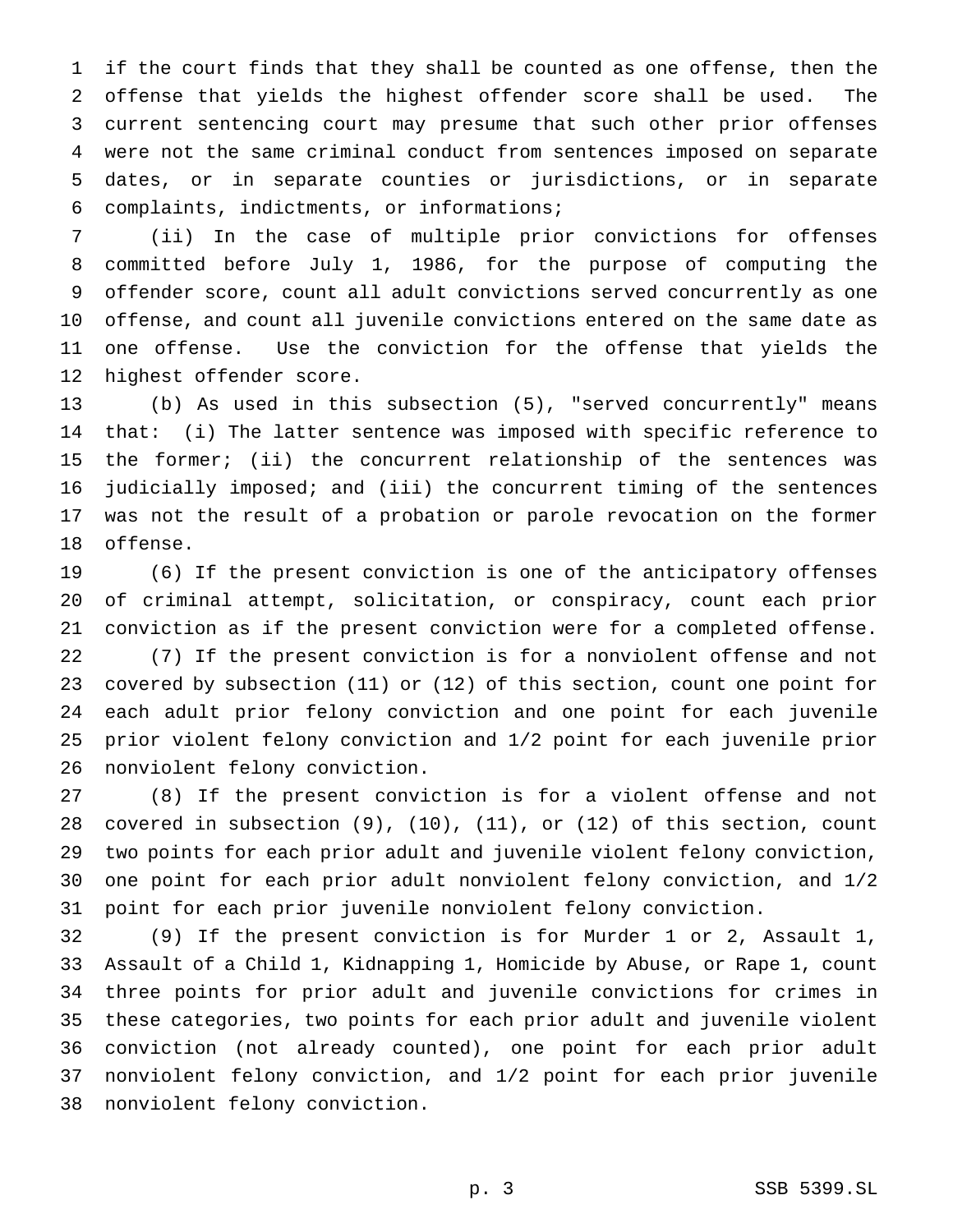(10) If the present conviction is for Burglary 1, count prior convictions as in subsection (8) of this section; however count two points for each prior adult Burglary 2 or residential burglary conviction, and one point for each prior juvenile Burglary 2 or residential burglary conviction.

 (11) If the present conviction is for a felony traffic offense count two points for each adult or juvenile prior conviction for 8 Vehicular Homicide or Vehicular Assault; for each felony offense ((or 9 serious traffic offense,)) count one point for each adult and 1/2 point 10 for each juvenile prior conviction; for each serious traffic offense, 11 other than those used for an enhancement pursuant to RCW 46.61.520(2), 12 count one point for each adult and 1/2 point for each juvenile prior 13 conviction. ((This subsection shall not apply when additional time is 14 added to a sentence pursuant to RCW  $46.61.520(2)$ .)

 (12) If the present conviction is for a drug offense count three points for each adult prior felony drug offense conviction and two points for each juvenile drug offense. All other adult and juvenile felonies are scored as in subsection (8) of this section if the current drug offense is violent, or as in subsection (7) of this section if the current drug offense is nonviolent.

 (13) If the present conviction is for Willful Failure to Return from Furlough, RCW 72.66.060, Willful Failure to Return from Work Release, RCW 72.65.070, or Escape from Community Custody, RCW 72.09.310, count only prior escape convictions in the offender score. Count adult prior escape convictions as one point and juvenile prior escape convictions as 1/2 point.

 (14) If the present conviction is for Escape 1, RCW 9A.76.110, or Escape 2, RCW 9A.76.120, count adult prior convictions as one point and juvenile prior convictions as 1/2 point.

 (15) If the present conviction is for Burglary 2 or residential burglary, count priors as in subsection (7) of this section; however, count two points for each adult and juvenile prior Burglary 1 conviction, two points for each adult prior Burglary 2 or residential burglary conviction, and one point for each juvenile prior Burglary 2 or residential burglary conviction.

 (16) If the present conviction is for a sex offense, count priors as in subsections (7) through (15) of this section; however count three points for each adult and juvenile prior sex offense conviction.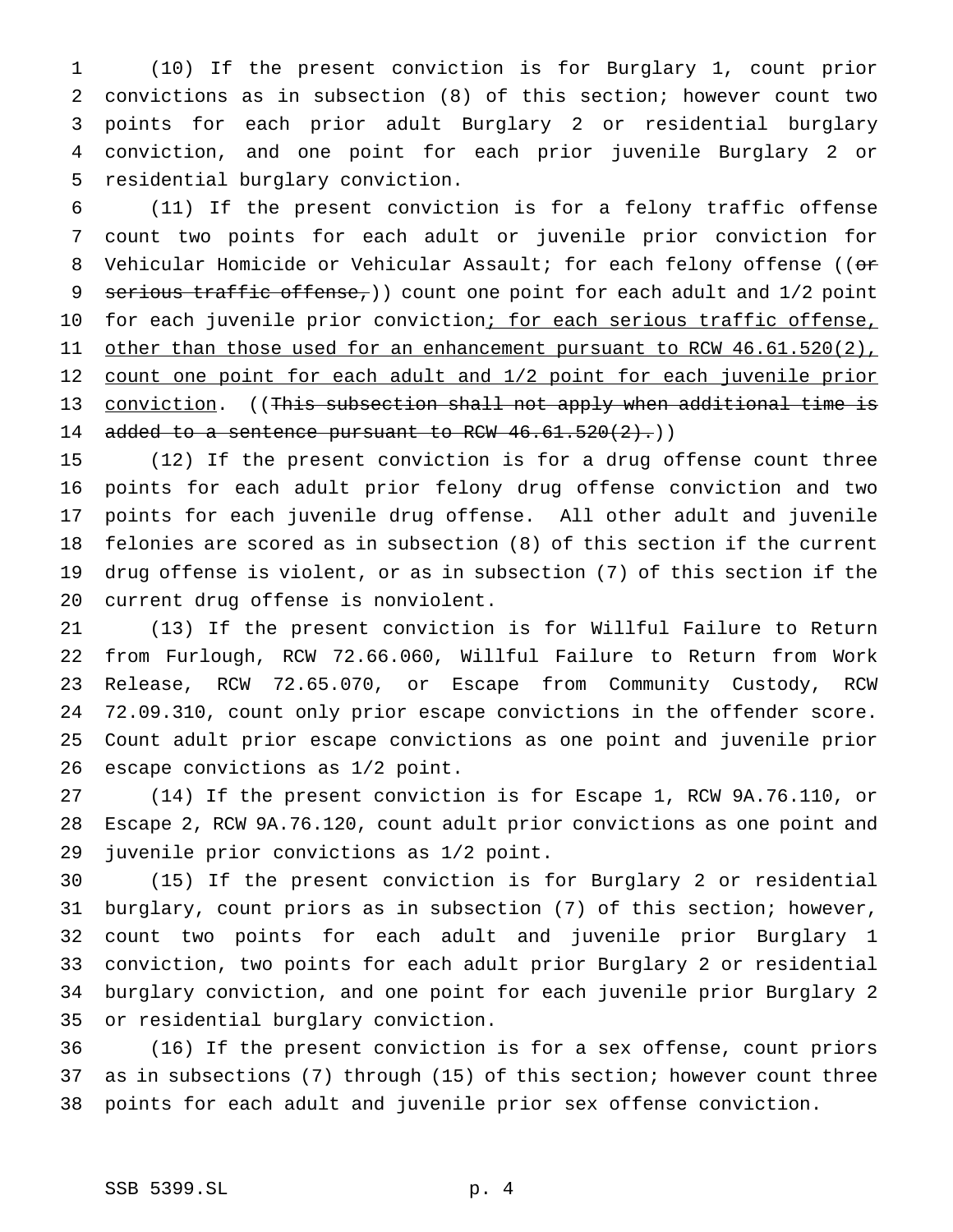(17) If the present conviction is for an offense committed while the offender was under community placement, add one point.

 **Sec. 2.** RCW 46.20.308 and 1998 c 213 s 1, 1998 c 209 s 1, 1998 c 207 s 7, and 1998 c 41 s 4 are each reenacted and amended to read as follows:

 (1) Any person who operates a motor vehicle within this state is deemed to have given consent, subject to the provisions of RCW 46.61.506, to a test or tests of his or her breath or blood for the purpose of determining the alcohol concentration or presence of any drug in his or her breath or blood if arrested for any offense where, at the time of the arrest, the arresting officer has reasonable grounds to believe the person had been driving or was in actual physical control of a motor vehicle while under the influence of intoxicating liquor or any drug or was in violation of RCW 46.61.503.

 (2) The test or tests of breath shall be administered at the direction of a law enforcement officer having reasonable grounds to believe the person to have been driving or in actual physical control of a motor vehicle within this state while under the influence of intoxicating liquor or any drug or the person to have been driving or in actual physical control of a motor vehicle while having alcohol in a concentration in violation of RCW 46.61.503 in his or her system and being under the age of twenty-one. However, in those instances where the person is incapable due to physical injury, physical incapacity, or other physical limitation, of providing a breath sample or where the person is being treated in a hospital, clinic, doctor's office, emergency medical vehicle, ambulance, or other similar facility in which a breath testing instrument is not present or where the officer has reasonable grounds to believe that the person is under the influence of a drug, a blood test shall be administered by a qualified person as provided in RCW 46.61.506(4). The officer shall inform the person of his or her right to refuse the breath or blood test, and of his or her right to have additional tests administered by any qualified person of his or her choosing as provided in RCW 46.61.506. The officer shall warn the driver that:

 (a) His or her license, permit, or privilege to drive will be revoked or denied if he or she refuses to submit to the test;

 (b) His or her license, permit, or privilege to drive will be suspended, revoked, or denied if the test is administered and the test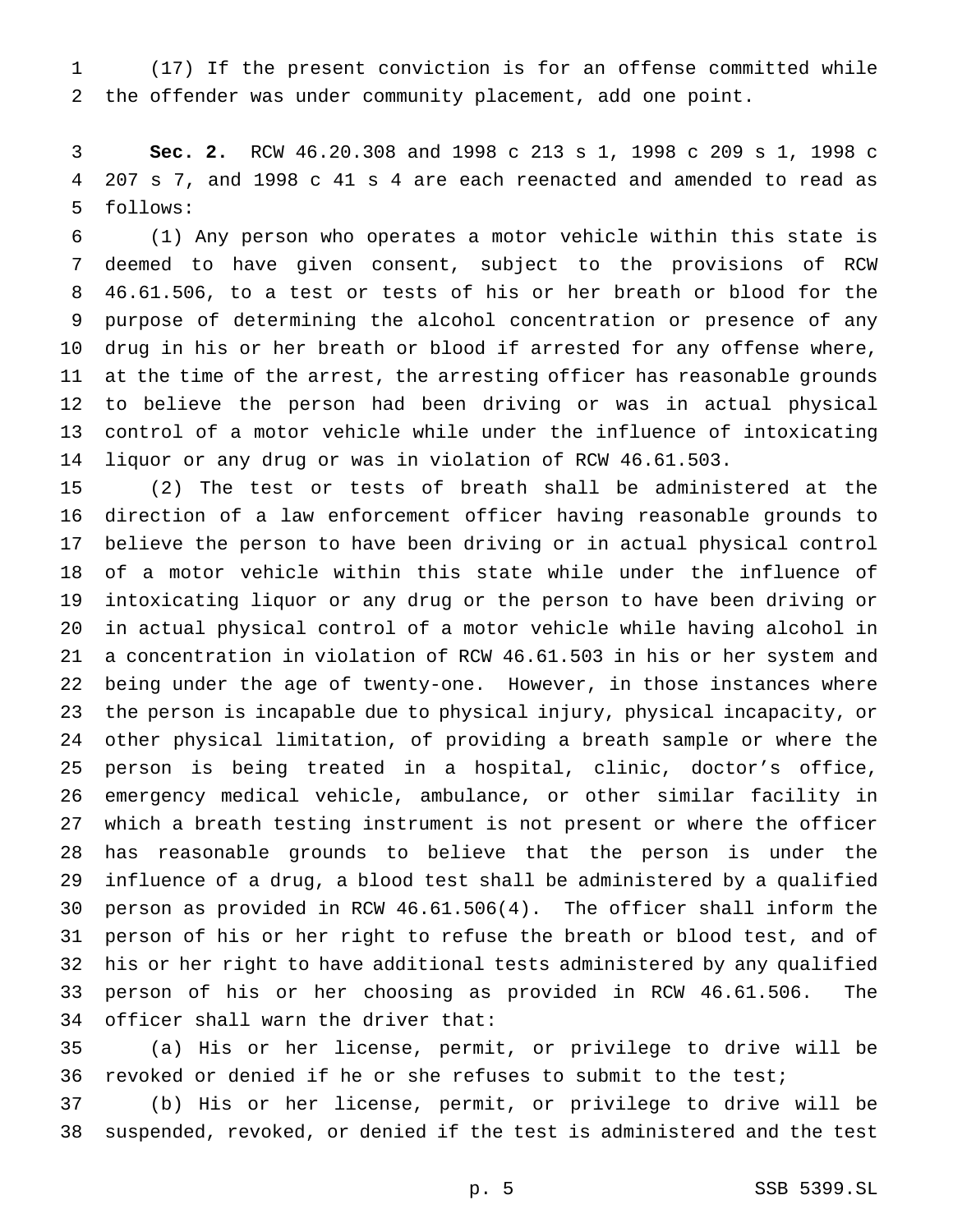indicates the alcohol concentration of the person's breath or blood is 0.08 or more, in the case of a person age twenty-one or over, or in violation of RCW 46.61.502, 46.61.503, or 46.61.504 in the case of a person under age twenty-one; and

 (c) His or her refusal to take the test may be used in a criminal trial.

 (3) Except as provided in this section, the test administered shall be of the breath only. If an individual is unconscious or is under arrest for the crime of vehicular homicide as provided in RCW 46.61.520 or vehicular assault as provided in RCW 46.61.522, or if an individual is under arrest for the crime of driving while under the influence of intoxicating liquor or drugs as provided in RCW 46.61.502, which arrest results from an accident in which there has been serious bodily injury to another person, a breath or blood test may be administered without the consent of the individual so arrested.

 (4) Any person who is dead, unconscious, or who is otherwise in a condition rendering him or her incapable of refusal, shall be deemed not to have withdrawn the consent provided by subsection (1) of this section and the test or tests may be administered, subject to the provisions of RCW 46.61.506, and the person shall be deemed to have received the warnings required under subsection (2) of this section.

 (5) If, following his or her arrest and receipt of warnings under subsection (2) of this section, the person arrested refuses upon the request of a law enforcement officer to submit to a test or tests of his or her breath or blood, no test shall be given except as authorized under subsection (3) or (4) of this section.

 (6) If, after arrest and after the other applicable conditions and requirements of this section have been satisfied, a test or tests of the person's blood or breath is administered and the test results indicate that the alcohol concentration of the person's breath or blood is 0.08 or more if the person is age twenty-one or over, or is in violation of RCW 46.61.502, 46.61.503, or 46.61.504 if the person is under the age of twenty-one, or the person refuses to submit to a test, the arresting officer or other law enforcement officer at whose direction any test has been given, or the department, where applicable, if the arrest results in a test of the person's blood, shall:

 (a) Serve notice in writing on the person on behalf of the department of its intention to suspend, revoke, or deny the person's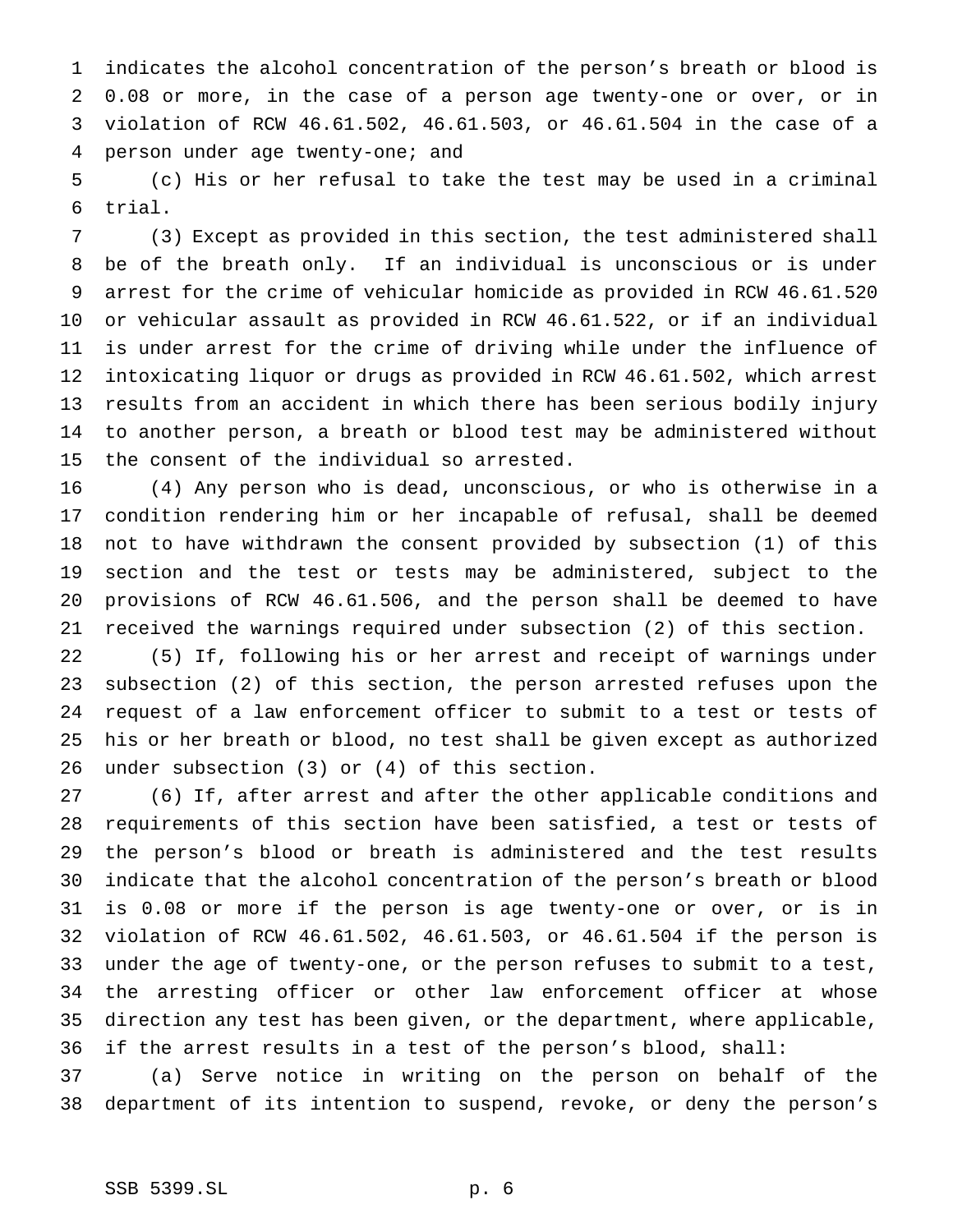license, permit, or privilege to drive as required by subsection (7) of this section;

 (b) Serve notice in writing on the person on behalf of the department of his or her right to a hearing, specifying the steps he or she must take to obtain a hearing as provided by subsection (8) of this section;

 (c) Mark the person's Washington state driver's license or permit 8 to drive, if any, in a manner authorized by the department;

 (d) Serve notice in writing that the marked license or permit, if any, is a temporary license that is valid for sixty days from the date of arrest or from the date notice has been given in the event notice is given by the department following a blood test, or until the suspension, revocation, or denial of the person's license, permit, or privilege to drive is sustained at a hearing pursuant to subsection (8) of this section, whichever occurs first. No temporary license is valid 16 to any greater degree than the license or permit that it replaces; and

 (e) Immediately notify the department of the arrest and transmit to the department within seventy-two hours, except as delayed as the result of a blood test, a sworn report or report under a declaration authorized by RCW 9A.72.085 that states:

 (i) That the officer had reasonable grounds to believe the arrested person had been driving or was in actual physical control of a motor vehicle within this state while under the influence of intoxicating liquor or drugs, or both, or was under the age of twenty-one years and had been driving or was in actual physical control of a motor vehicle while having an alcohol concentration in violation of RCW 46.61.503;

 (ii) That after receipt of the warnings required by subsection (2) of this section the person refused to submit to a test of his or her blood or breath, or a test was administered and the results indicated that the alcohol concentration of the person's breath or blood was 0.08 or more if the person is age twenty-one or over, or was in violation of RCW 46.61.502, 46.61.503, or 46.61.504 if the person is under the age of twenty-one; and

 (iii) Any other information that the director may require by rule. (7) The department of licensing, upon the receipt of a sworn report or report under a declaration authorized by RCW 9A.72.085 under subsection (6)(e) of this section, shall suspend, revoke, or deny the person's license, permit, or privilege to drive or any nonresident operating privilege, as provided in RCW 46.20.3101, such suspension,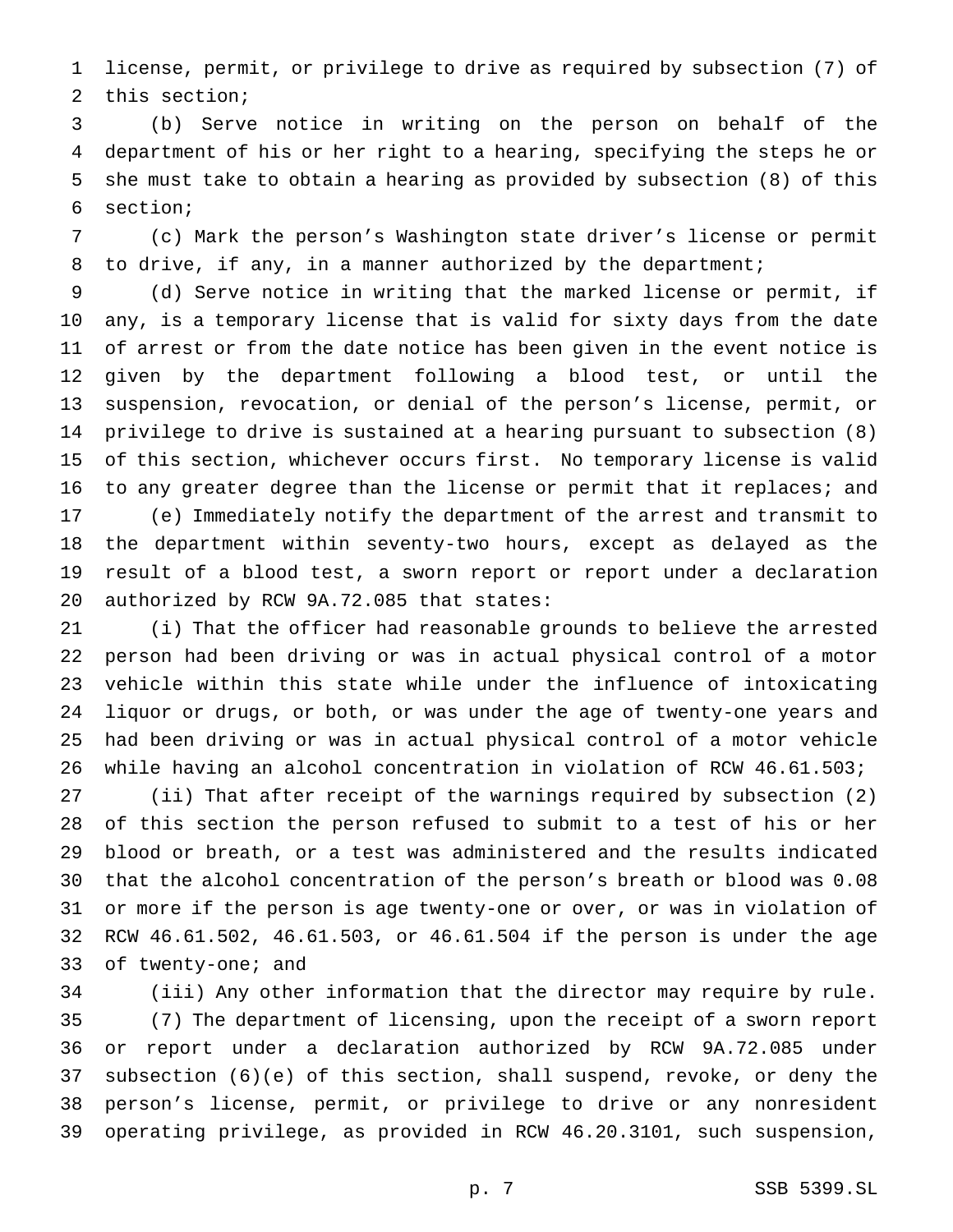revocation, or denial to be effective beginning sixty days from the date of arrest or from the date notice has been given in the event notice is given by the department following a blood test, or when sustained at a hearing pursuant to subsection (8) of this section, whichever occurs first.

 (8) A person receiving notification under subsection (6)(b) of this section may, within thirty days after the notice has been given, request in writing a formal hearing before the department. The person shall pay a fee of one hundred dollars as part of the request. If the request is mailed, it must be postmarked within thirty days after receipt of the notification. Upon timely receipt of such a request for a formal hearing, including receipt of the required one hundred dollar fee, the department shall afford the person an opportunity for a 14 hearing. The department may waive the required one hundred dollar fee 15 if the person is an indigent as defined in RCW 10.101.010. Except as otherwise provided in this section, the hearing is subject to and shall be scheduled and conducted in accordance with RCW 46.20.329 and 46.20.332. The hearing shall be conducted in the county of the arrest, except that all or part of the hearing may, at the discretion of the department, be conducted by telephone or other electronic means. The hearing shall be held within sixty days following the arrest or following the date notice has been given in the event notice is given by the department following a blood test, unless otherwise agreed to by the department and the person, in which case the action by the department shall be stayed, and any valid temporary license marked under subsection (6)(c) of this section extended, if the person is otherwise eligible for licensing. For the purposes of this section, the scope of the hearing shall cover the issues of whether a law enforcement officer had reasonable grounds to believe the person had been driving or was in actual physical control of a motor vehicle within this state while under the influence of intoxicating liquor or any drug or had been driving or was in actual physical control of a motor vehicle within this state while having alcohol in his or her system in a concentration in violation of RCW 46.61.503 and was under the age of twenty-one, whether the person was placed under arrest, and (a) whether the person refused to submit to the test or tests upon request of the officer after having been informed that such refusal would result in the revocation of the person's license, permit, or privilege to drive, or (b) if a test or tests were administered,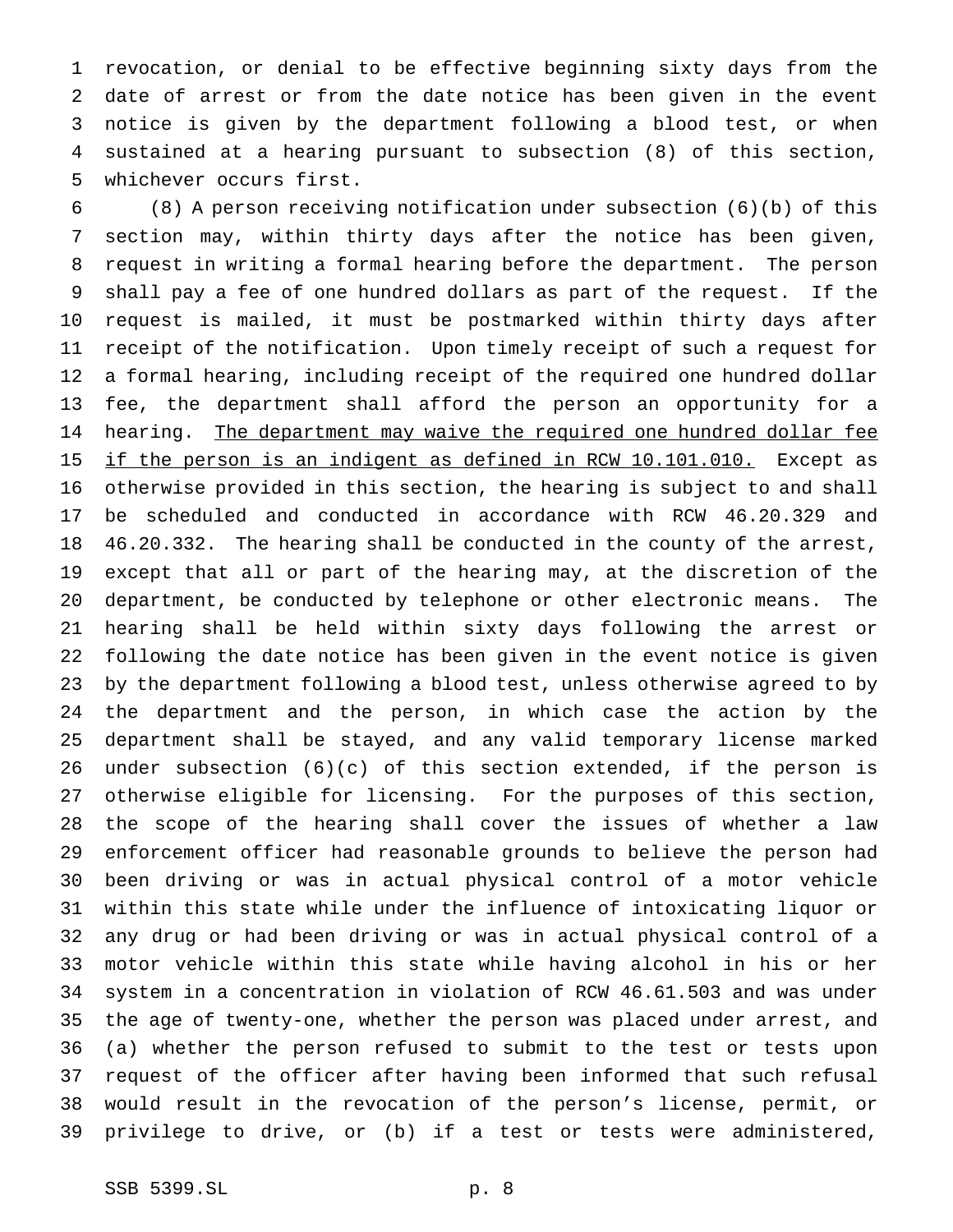whether the applicable requirements of this section were satisfied before the administration of the test or tests, whether the person submitted to the test or tests, or whether a test was administered without express consent as permitted under this section, and whether the test or tests indicated that the alcohol concentration of the person's breath or blood was 0.08 or more if the person was age twenty- one or over at the time of the arrest, or was in violation of RCW 46.61.502, 46.61.503, or 46.61.504 if the person was under the age of twenty-one at the time of the arrest. The sworn report or report under a declaration authorized by RCW 9A.72.085 submitted by a law enforcement officer is prima facie evidence that the officer had reasonable grounds to believe the person had been driving or was in actual physical control of a motor vehicle within this state while under the influence of intoxicating liquor or drugs, or both, or the person had been driving or was in actual physical control of a motor vehicle within this state while having alcohol in his or her system in a concentration in violation of RCW 46.61.503 and was under the age of twenty-one and that the officer complied with the requirements of this section.

 A hearing officer shall conduct the hearing, may issue subpoenas for the attendance of witnesses and the production of documents, and shall administer oaths to witnesses. The hearing officer shall not issue a subpoena for the attendance of a witness at the request of the person unless the request is accompanied by the fee required by RCW 5.56.010 for a witness in district court. The sworn report or report under a declaration authorized by RCW 9A.72.085 of the law enforcement officer and any other evidence accompanying the report shall be admissible without further evidentiary foundation and the certifications authorized by the criminal rules for courts of limited jurisdiction shall be admissible without further evidentiary foundation. The person may be represented by counsel, may question witnesses, may present evidence, and may testify. The department shall order that the suspension, revocation, or denial either be rescinded or sustained.

 (9) If the suspension, revocation, or denial is sustained after such a hearing, the person whose license, privilege, or permit is suspended, revoked, or denied has the right to file a petition in the superior court of the county of arrest to review the final order of revocation by the department in the same manner as an appeal from a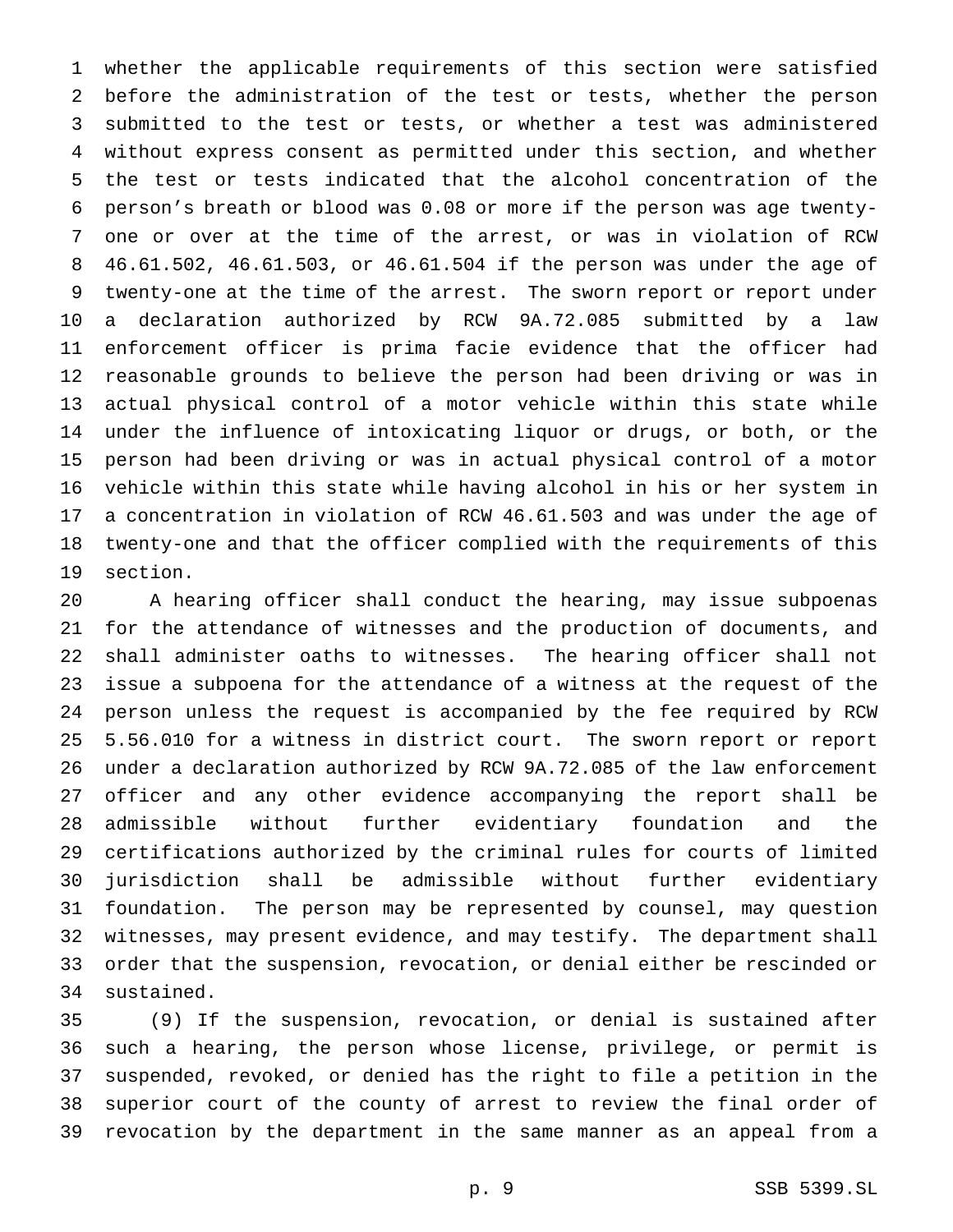decision of a court of limited jurisdiction. Notice of appeal must be filed within thirty days after the date the final order is served or the right to appeal is waived. Notwithstanding RCW 46.20.334, RALJ 1.1, or other statutes or rules referencing de novo review, the appeal shall be limited to a review of the record of the administrative hearing. The appellant must pay the costs associated with obtaining the record of the hearing before the hearing officer. The filing of the appeal does not stay the effective date of the suspension, revocation, or denial. A petition filed under this subsection must include the petitioner's grounds for requesting review. Upon granting petitioner's request for review, the court shall review the department's final order of suspension, revocation, or denial as expeditiously as possible. The review must be limited to a determination of whether the department has committed any errors of law. The superior court shall accept those factual determinations supported by substantial evidence in the record: (a) That were expressly made by the department; or (b) that may reasonably be inferred from the final order of the department. The superior court may reverse, affirm, or modify the decision of the department or remand the case back to the department for further proceedings. The decision of the superior court must be in writing and filed in the clerk's office with the other papers in the case. The court shall state the reasons for the decision. If judicial relief is sought for a stay or other temporary remedy from the department's action, the court shall not grant such relief unless the court finds that the appellant is likely to prevail in the appeal and that without a stay the appellant will suffer irreparable injury. If the court stays the suspension, revocation, or denial it may impose conditions on such stay.

 (10) If a person whose driver's license, permit, or privilege to drive has been or will be suspended, revoked, or denied under subsection (7) of this section, other than as a result of a breath or blood test refusal, and who has not committed an offense within the last five years for which he or she was granted a deferred prosecution under chapter 10.05 RCW, petitions a court for a deferred prosecution on criminal charges arising out of the arrest for which action has been or will be taken under subsection (7) of this section, the court may direct the department to stay any actual or proposed suspension, revocation, or denial for at least forty-five days but not more than ninety days. If the court stays the suspension, revocation, or denial,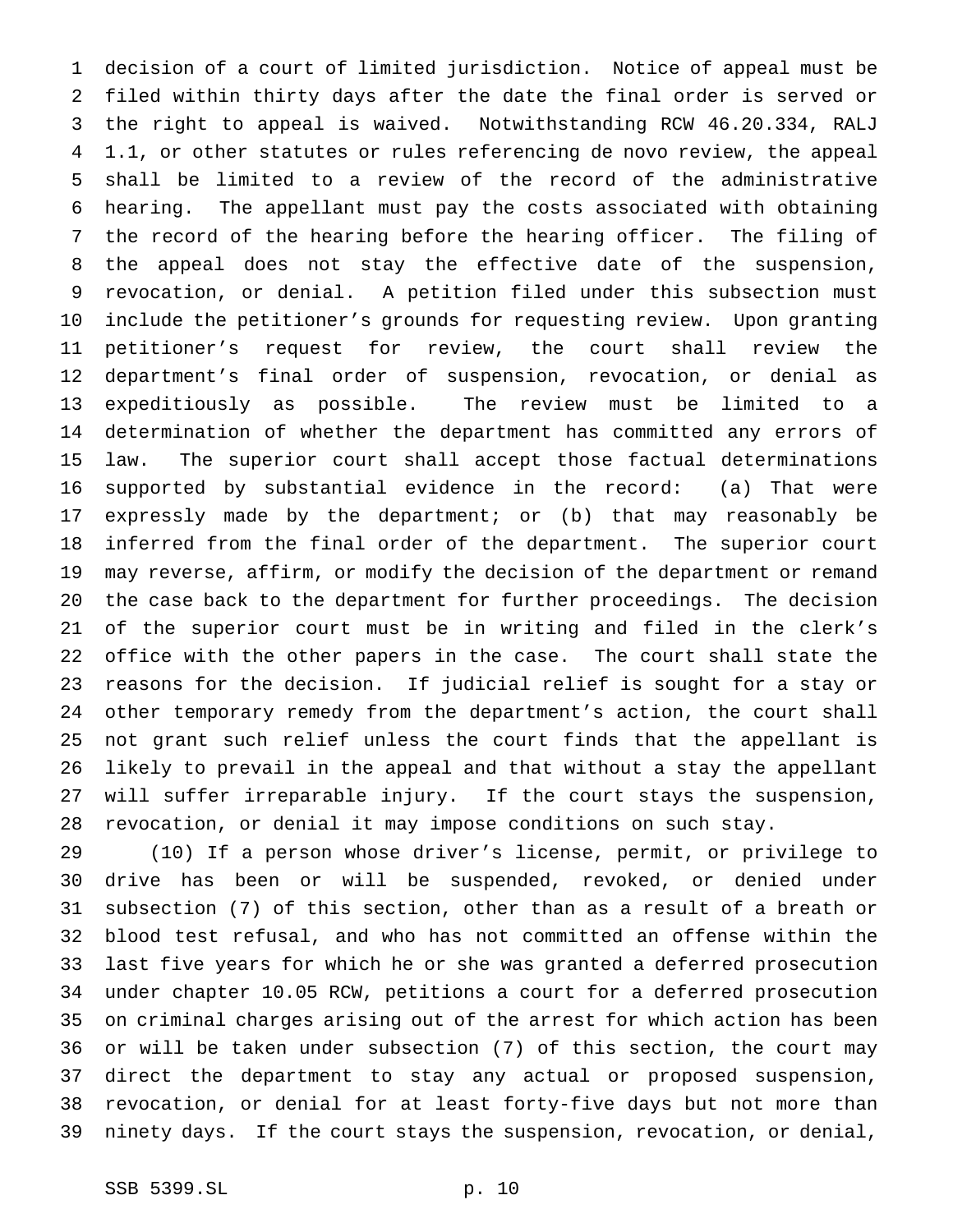it may impose conditions on such stay. If the person is otherwise eligible for licensing, the department shall issue a temporary license, or extend any valid temporary license marked under subsection (6) of this section, for the period of the stay. If a deferred prosecution treatment plan is not recommended in the report made under RCW 10.05.050, or if treatment is rejected by the court, or if the person declines to accept an offered treatment plan, or if the person violates any condition imposed by the court, then the court shall immediately direct the department to cancel the stay and any temporary marked license or extension of a temporary license issued under this subsection.

 A suspension, revocation, or denial imposed under this section, other than as a result of a breath or blood test refusal, shall be stayed if the person is accepted for deferred prosecution as provided in chapter 10.05 RCW for the incident upon which the suspension, revocation, or denial is based. If the deferred prosecution is terminated, the stay shall be lifted and the suspension, revocation, or denial reinstated. If the deferred prosecution is completed, the stay shall be lifted and the suspension, revocation, or denial canceled.

 (11) When it has been finally determined under the procedures of this section that a nonresident's privilege to operate a motor vehicle in this state has been suspended, revoked, or denied, the department shall give information in writing of the action taken to the motor vehicle administrator of the state of the person's residence and of any state in which he or she has a license.

 **Sec. 3.** RCW 46.20.720 and 1998 c 210 s 2 are each amended to read as follows:

 (1) The court may order that after a period of suspension, revocation, or denial of driving privileges, and for up to as long as the court has jurisdiction, any person convicted of any offense involving the use, consumption, or possession of alcohol while operating a motor vehicle may drive only a motor vehicle equipped with a functioning ignition interlock or other biological or technical device.

 (2) If a person is convicted of a violation of RCW 46.61.502 or 36 46.61.504 or an equivalent local ordinance and it is: (a) The person's first conviction or a deferred prosecution under chapter 10.05 RCW and his or her alcohol concentration was at least 0.15, or by reason of the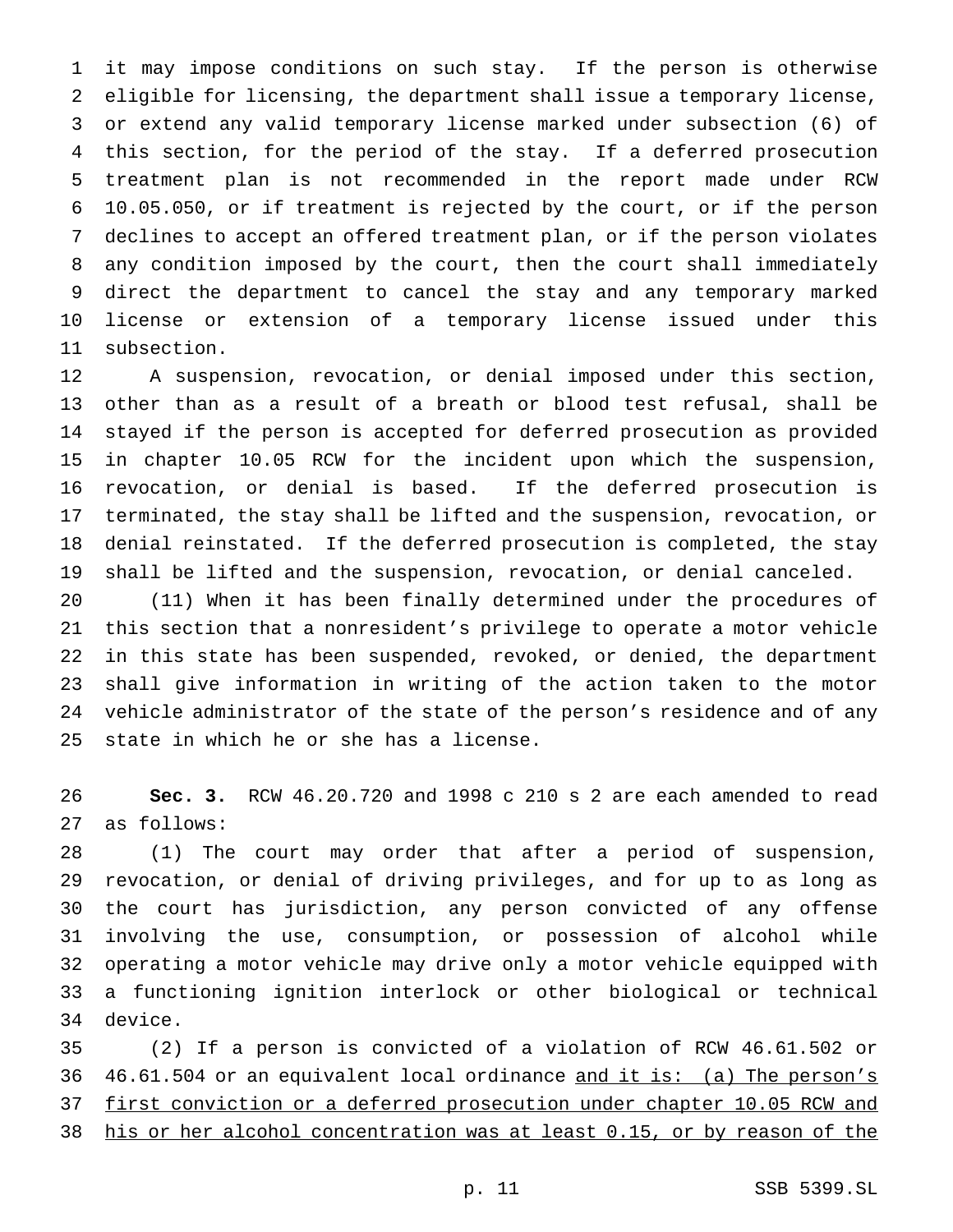person's refusal to take a test offered pursuant to RCW 46.20.308 there 2 is no test result indicating the person's alcohol concentration; or (b) 3 the person's second or subsequent conviction; or (c) the person's first 4 conviction and the person has a previous deferred prosecution under chapter 10.05 RCW or it is a deferred prosecution under chapter 10.05 6 RCW and the person has a previous conviction, the court shall order 7 that after ((a)) any applicable period of suspension, revocation, or denial of driving privileges, the person may drive only a motor vehicle equipped with a functioning ignition interlock or other biological or technical device. The court may waive the requirement for the use of such a device if the court makes a specific finding in writing that 12 such devices are not reasonably available in the local area. Nothing in this section may be interpreted as entitling a person to more than one deferred prosecution.

 (3) The court shall establish a specific calibration setting at which the ignition interlock or other biological or technical device will prevent the motor vehicle from being started and the period of time that the person shall be subject to the restriction. In the case of a person under subsection (2) of this section, the period of time of the restriction will be as follows:

21 (a) For a person  $(i)$  who is subject to RCW 46.61.5055 (1)(b), (2), 22 or (3), or who is subject to a deferred prosecution program under 23 chapter 10.05 RCW, and (ii) who has not previously been restricted under this section, a period of not less than one year;

 (b) For a person who has previously been restricted under (a) of 26 this subsection, a period of not less than five years;

 (c) For a person who has previously been restricted under (b) of this subsection, a period of not less than ten years.

 For purposes of this section, "convicted" means being found guilty of an offense or being placed on a deferred prosecution program under chapter 10.05 RCW.

 **Sec. 4.** RCW 10.05.140 and 1997 c 229 s 2 are each amended to read as follows:

 As a condition of granting a deferred prosecution petition, the court shall order that the petitioner shall not operate a motor vehicle upon the public highways without a valid operator's license and proof of liability insurance. The amount of liability insurance shall be established by the court at not less than that established by RCW